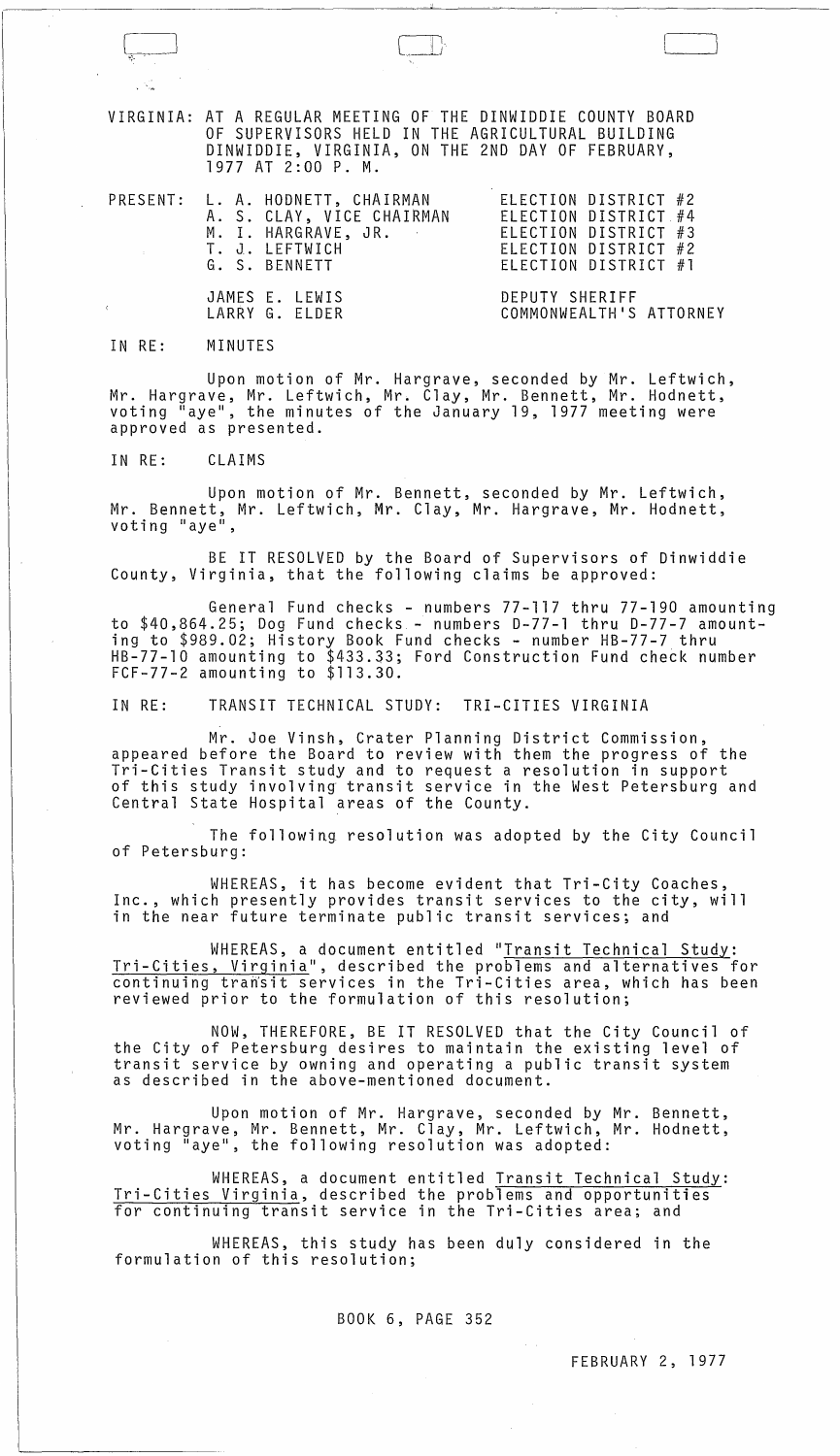NOW, THEREFORE, BE IT RESOLVED by the Board of Supervisors of Dinwiddie County, Virginia that it desires to support the above mentioned study which recommends that the City of Petersburg own and operate a transit system and that the County is willing to discuss the possibility of an agreement without subsidy with the City to provide transit to Central State Hospital and the West Petersburg area of the County.

IN RE: COMMISSIONER OF THE REVENUE -- REQUEST FOR ADDITIONAL MILEAGE

Upon motion of Mr. Hargrave, seconded by Mr. Clay, Mr. Hargrave, Mr. Clay, Mr. Bennett, Mr. Leftwich, Mr. Hodnett, voting "aye", the following resolution was adopted:

WHEREAS, Mr. W. E. Bolte appeared before the Board to request that an additional \$150.00 be appropriated to the travel category of the Commissioner of the Revenue's 1976-77 budget; and

WHEREAS, Mr. Bolte's original request for travel for \$200.00 was reduced to \$125.00 by the State Compensation Board; and

WHEREAS, Mr. Bolte has been notified by the Compensation Board that his travel allocation has been exhausted;

NOW, THEREFORE, BE IT RESOLVED by the Board of Supervisors of Dinwiddie County, Virginia that an additional \$150.00 be appropriated to the Commissioner of the Revenue for travel for the 1976-77 budget year; and

BE IT FURTHER RESOLVED by the Board of Supervisors of Dinwiddie County, Virginia that the Compensation Board be requested to appropriate its share of the additional travel funds amounting to \$75.00.

IN RE: TREASURER

Mr. F. E. Jones presented his report for the month of January, 1977.

IN RE: TREASURER -- REQUEST FOR ADDITIONAL POSTAGE

Upon motion of Mr. Hargrave, seconded by Mr. Leftwich, Mr. Hargrave, Mr. Leftwich, Mr. Clay, Mr. Bennett, Mr. Hodnett, voting "aye", the following resolution was adopted:

WHEREAS, Mr. F. E. Jones appeared before the Board to request that an additional \$500.00 be appropriated to the Treasurer's 1976-77 budget for postage; and

WHEREAS, Mr. Jones's original request for postage for \$2600.00 was reduced to \$2140.00 which did not allow for the increase in postage rates;

NOW, THEREFORE, BE IT RESOLVED by the Board of Supervisors of Dinwiddie County, Virginia that an additional \$500.00 be appropriated to the Treasurer for postage for the 1976-77 budget year;<br>and

BE IT FURTHER RESOLVED by the Board of Supervisors of Dinwiddie County, Virginia that the Compensation Board be requested to appropriate its share of the additional postage funds amounting to \$250.00.

IN RE: INCREASE IN PENALTY -- DELINQUENT TAXES

Mr. F. E. Jones, Treasurer appeared before the Board to request that an ordinance be adopted to increase the penalty for nonpayment of real estate and/or personal property taxes from 5% to 10%. Section 58-847 of the Virginia State Code provides that the governing body may provide by ordinance penalties for nonpayment of taxes not to exceed 10% of the tax past due on such property or the sum of ten dollars whichever shall be the greater.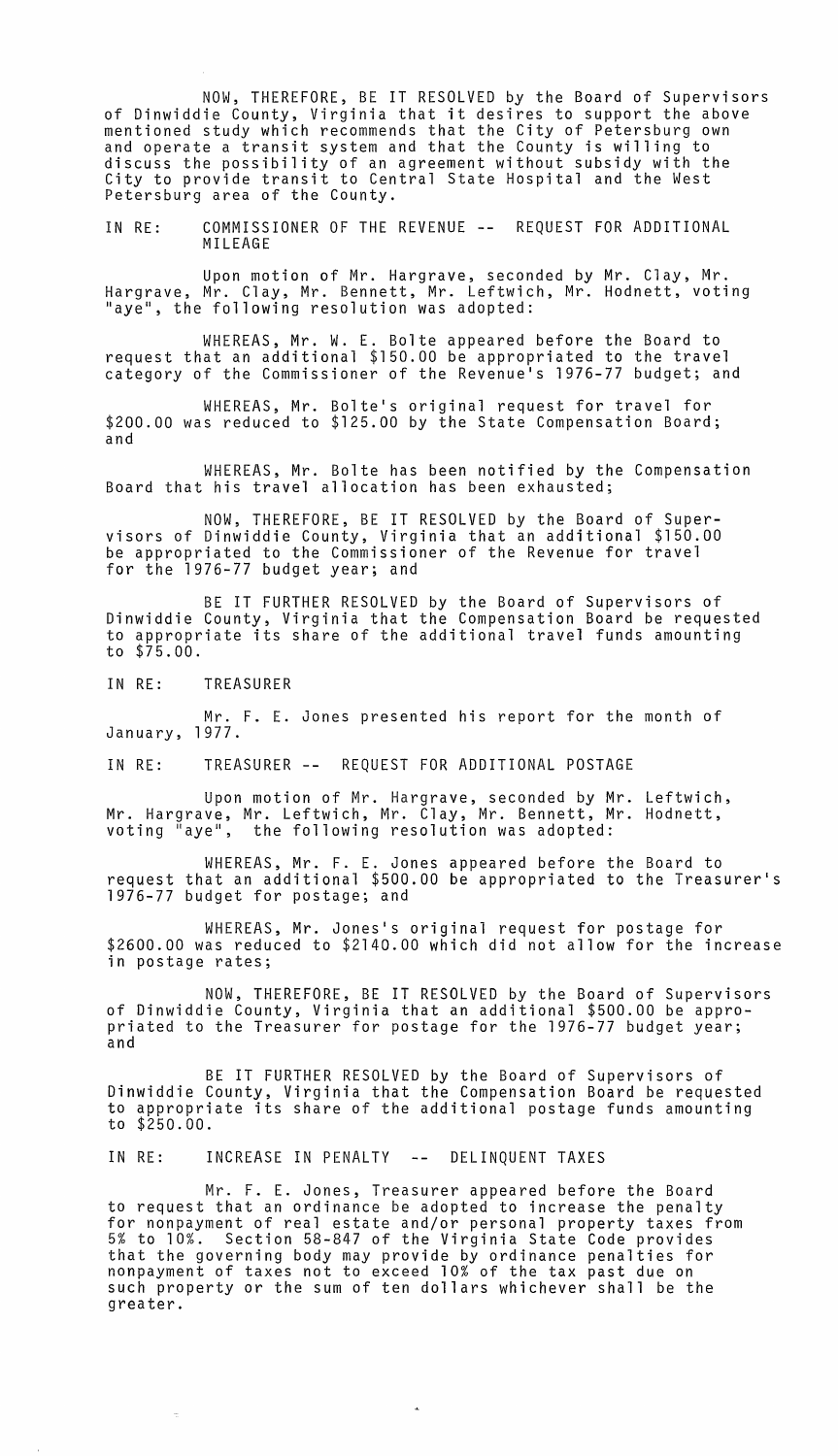Upon motion of Mr. Hargrave, seconded by Mr. Leftwich, Mr. Hargrave, Mr. Leftwich, Mr. Clay, Mr. Bennett, Mr. Hodnett, voting  $\mathbb{I}$  aye",

 $\Box$ 

BE IT RESOLVED by the Board of Supervisors of Dinwiddie County, Virginia that the County Administrator and Commonwealth's Attorney are hereby instructed to draft an ordinance to be considered for advertisement to increase the penalty on past due personal property and/or. real estate taxes from 5% to 10%.

IN RE: TRANSFER OF FUNDS CONSTRUCTION FUND , FORD VOLUNTEER FIRE DEPARTMENT

Mr. F. E. Jones, Treasurer, informed the Board that funds in the Ford Volunteer. Fire Department Construction Fund had been depleted and bills amounting to \$513.72 are still outstanding. The outstanding amount is made·up of \$400.42 balance owed to Neal A~ Barnes and \$113.30 owed to James Potts.

Upon motion of Mr. Hargrave, seconded by Mr. Bennett, Mr. Hargrave, Mr. Bennett, Mr. Clay, Mr. Leftwich, Mr. Hodnett, voting "aye",

BE IT RESOLVED by the Board of Supervisors of Dinwiddie County, Virginia that \$513.72 be transferred from the General Fund to the Ford Volunteer Fire Department Construction Fund to pay the outstanding bills due on the Ford Volunteer Fire Department Building amounting to \$513.72.

IN RE: BUILDING INSPECTOR

Mr. James L. Blaha presented his report for the month of January, 1977.

IN RE: DOG WARDEN

Mr. G. T. Hughes presented his report for the month of January, 1977.

IN RE: GEORGE A. THOMPSON - CLAIM

Upon motion of Mr. Clay, seconded by Mr. Leftwich, Mr. Clay, Mr. Leftwich, Mr. Bennett, Mr. Hargrave, Mr. Hodnett, voting, "aye", Mr. George A. Thompson was awarded \$70.00 for two (2) pigs:

IN RE: DIRECTOR OF PLANNING

Mr. W. C. Scheid appeared before the Board to discuss the following items:

1. Comprehensive Land-Use Plan Meetings:

Mr. Scheid distributed to the Board the proposed schedule of public meetings to be held on the Comprehensive Land-Use Plan.. He informed the Board that all available media was being used to publicize the meetings. He also requested that a Board member be present to chair each of the meetings, to which the Board agreed.

2. Tennis Courts:

Mr. Scheid informed the Board that to date he had been contacted by eight contractors to bid on the tennis courts to be constructed on the County's recreational site. The bid opening is scheduled for 10:00 A. M., February 4, 1977.

#### IN RE: SUPERINTENDENT OF SCHOOLS

Mr. T. W. Newsom appeared before the Board to inform them that the contract for the new school bus chassis has been awarded to the low bidder, Colonial Ford. He also stated that the additional literary loan for the Vocational-Technical School \$21,000.00) has been approved. One Hundred Thousand Dollars for each of the gymnasiums at Midway and Rohoic Schools has been received from the literary fund.

BOOK 6, PAGE 353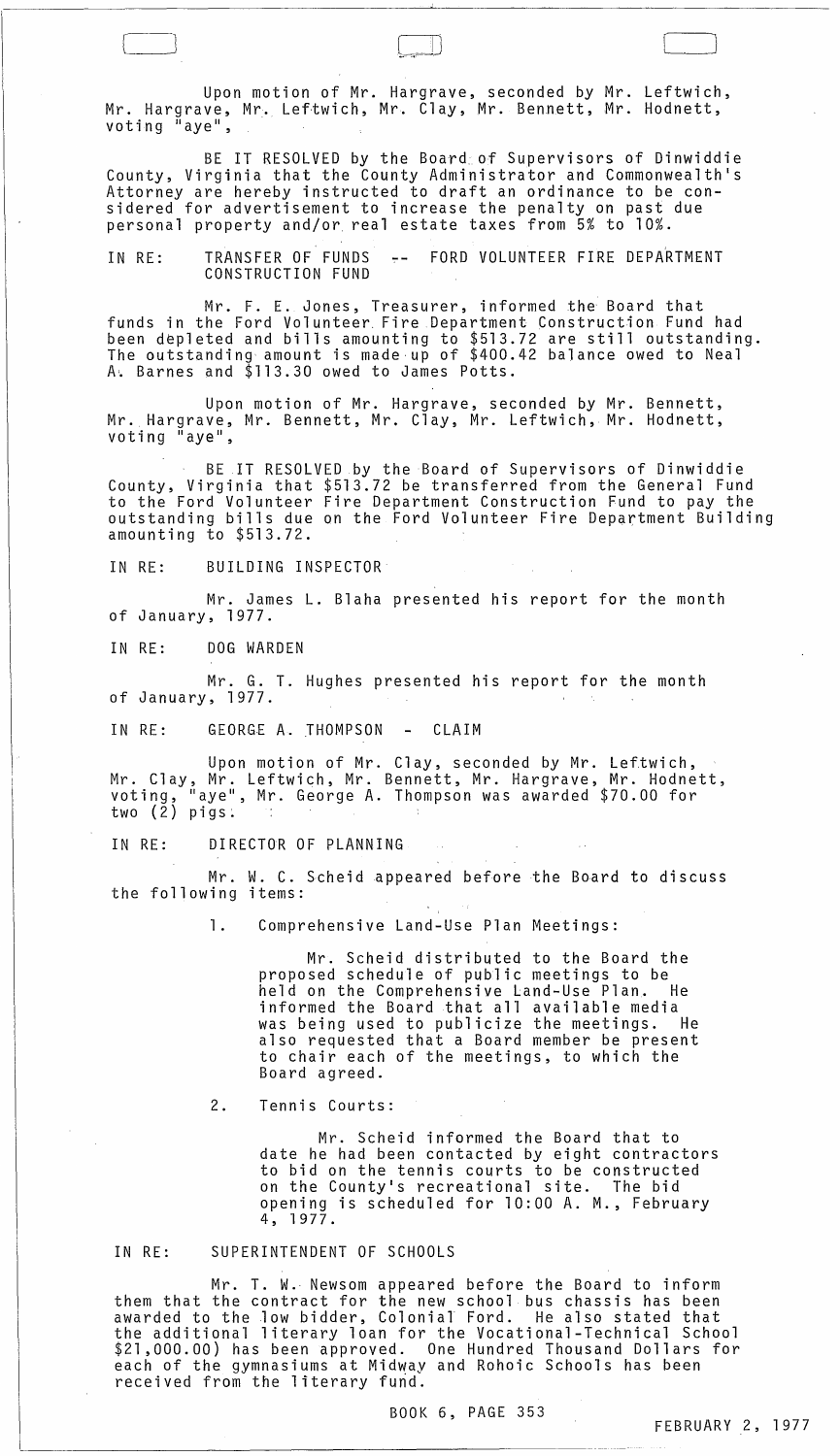# IN RE: TRANSFER OF FUNDS TO SCHOOL CONSTRUCTION FUND -- ROWANTY VOCATIONAL TECHNICAL SCHOOL

Mr. T. W. Newsom, Superintendent of Schools, appeared before the Board to request authorization to transfer \$7,000.00 from the Rowanty Vocational School Operating Fund to the Rowanty Vocational School Construction Fund for preventive maintenance work at the Rowanty Vocational Technical School. Mr. Newsom stated that these funds would be for the insulation of pipes prevent freezing. In addition, due to extra money available to from the State, the expenditure can be matched on a 50/50 basis. Total cost to the County would be \$3,500.00.

Upon motion of Mr. Clay, seconded by Mr. Leftwich, Mr. Clay, Mr. Leftwich, Mr. Bennett, Mr. Hargrave, Mr. Hodnett, voting "aye",

BE IT RESDLVED by the Board of Supervisors of Dinwiddie County, Virginia, that the School Board be authorized to transfer \$7000.00 from the Rowanty Vocational School Operating Fund to the Rowanty Vocational School Construction Fund for preventive maintenance work at the Rowanty Vocational Technical School.

IN RE: ROUTE 226 -- SPEED LIMIT REDUCTION

Mr. C. B. Perry, II, Resident Engineer, appeared before the Board to inform them that their request for speed limit reduction on a portion of Route 226 had been reviewed and a letter concerning action to be taken had been put in the mail for their consideration.

IN RE: APPOINTMENTS: ABIDCO MEMBERS RESOLUTION RESCINDED

Upon motion of Mr. Clay, seconded by Mr. Bennett, Mr. Clay, Mr. Bennett, Mr. Hargrave, Mr. Leftwich, Mr. Hodnett, voting "aye", the following resolution was adopted:

WHEREAS, the following appointments were made to the Appomattox Basin Industrial Development Corp. at the January 19,1977 meeting: Mr. W. E. Bolte, Mr. H. B. Batte, Mr. G. C. Martin, Mr. W. C. Tucker, Mr. N. C. Olgers, Jr., and Mr. W. C. Knott; and

NOW, THEREFORE, BE IT RESOLVED by the Board of Supervisors of Dinwiddie County, Virginia that the resolution adopted at the January 19, 1977 meeting to reappoint the ABIDCO members be rescinded.

### IN RE: APPOINTMENTS: ABIDCO MEMBERS

 $\sim$   $\sim$ 

Upon motion of Mr. Clay, seconded by Mr. Bennett, Mr. Clay, Mr. Bennett, Mr. Hargrave, Mr. Leftwich, Mr. Hodnett, voting "aye", the following resolution was adopted:

NOW, THEREFORE, BE IT RESOLVED by the Board of Supervisors of Dinwiddie County, Virginia that the following appointments be made to the Appomattox Basin Industrial Development Corp., terms expiring December 31, 1977: Mr. W. E. Bolte, Mr. H. B. Batte, Mr. G. C. Martin, Mr. Lloyd C. Boisseau, Mr. N. C. Olgers, Jr., and Mr. W. C. Knott.

IN RE: MARCH 2, 1977 MEETING CHANGE TO HIGH SCHOOL

Upon motion of Mr. Hargrave, seconded by Mr. Leftwich, Mr. Hargrave, Mr. Leftwich, Mr. Clay, Mr. Bennett, Mr. Hodnett, voting "aye", the following resolution was adopted:

WHEREAS, the Department of Social Studies at Dinwiddie High School has requested that the Dinwiddie County Board of Supervisors hold their regular scheduled March 2, 1977 meeting in the auditorium of the high school; and

WHEREAS, this arrangement has been most beneficial to the students in the past in understanding Board meeting procedures;

NOW, THEREFORE, BE IT RESOLVED by the Board of Supervisors of Dinwiddie County, Virginia that the March 2nd, 1977 day meeting of the Board of Supervisors of Dinwiddie County, which was scheduled to be held at 2:00 P. M. in the Agricultural Building is hereby changed to the auditorium of Dinwiddie High School at 2:00 P. M.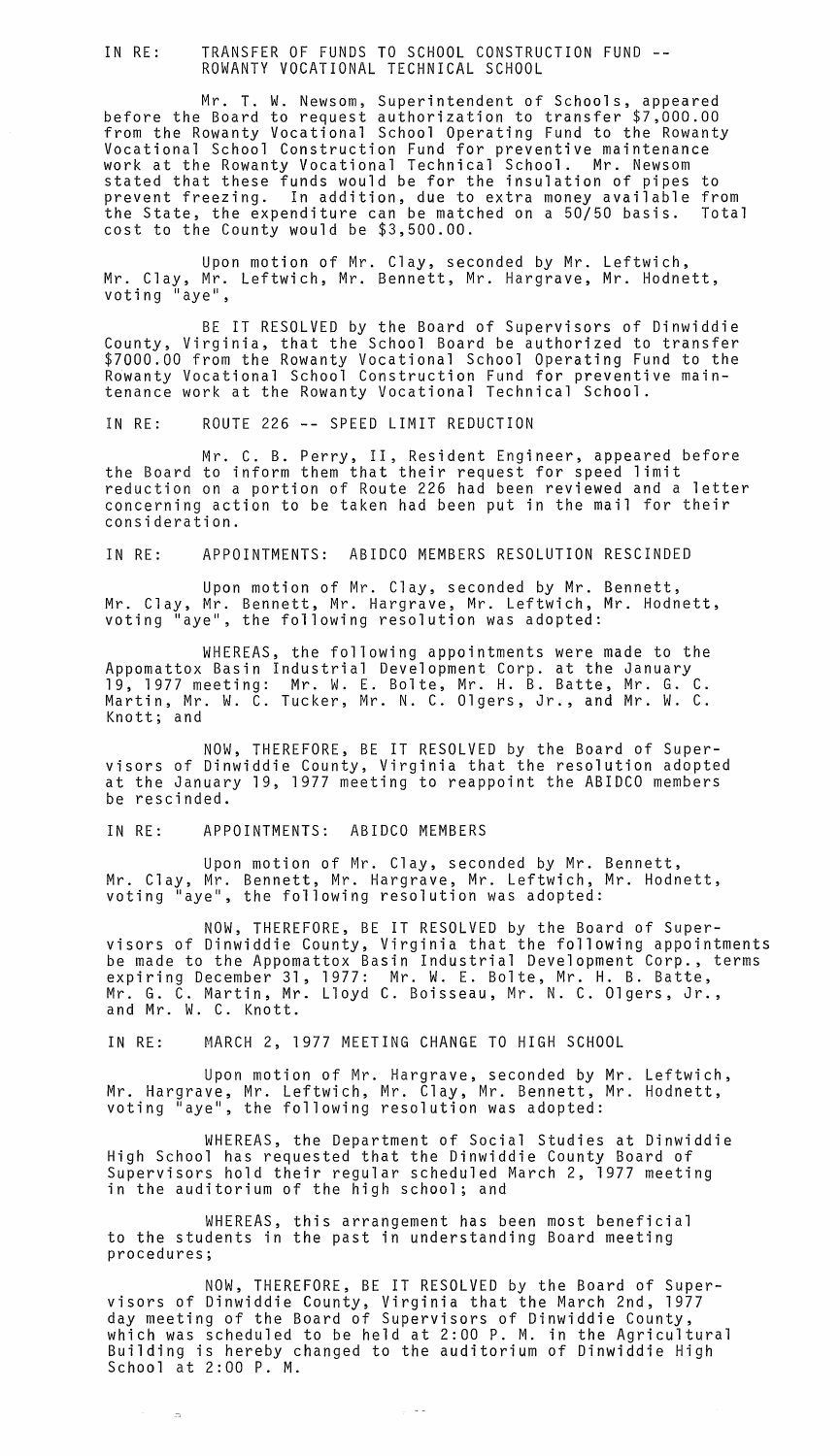### IN RE: EXECUTIVE SESSION

Upon motion of Mr. LeftWich, seconded by Mr. Clay, Mr. Leftwich, Mr. Clay, Mr. Hargrave, Mr. Bennett, Mr. Hodnett, voting "aye", the Board moved into Executive Session at 3:10 P. M. The Board reconvened into Open Session at 3:20 P. M.

 $\Box$ 

IN RE: TITLING OF VAN -- CRATER DISTRICT AREA AGENCY ON AGING

Upon motion of Mr. Hargrave, seconded by Mr. Leftwich, Mr. Hargrave, Mr. Leftwich, Mr. Clay, Mr. Bennett, Mr. Hodnett, voting "aye", the following resolution was adopted:

WHEREAS, the Crater District Area Agency on Aging has proposed to purchase several vans to transport the elderly in Dinwiddie and surrounding counties; and

WHEREAS, The Agency has requested that the County advise them as to whether the County wishes to have the van titled in their name or that of the Agency; and

WHEREAS, due to the number of vans that the Agency is proposing to put into service, the County feels it would appear to be more economical to title the vehicles in the name of the Agency and develop a maintenance and insurance program;

NOW, THEREFORE, BE IT RESOLVED by the Board of Supervisors of Dinwiddie County, Virginia that the Crater District Area Agency on Aging be advised that the van to provide transportation for the elderly in Dinwiddie County, be titled to the Agency. .

IN RE: DISCUSSION OF OFFICE SPACE - MAGISTRATES

Mr. Sol Landsman, Chief Magistrate, and Mr. A. W. Chappell, Magistrate, appeared before the Board to express their concern over the location of the Magistrates at the present time and to request future provisions for separate office space.

The Magistrates presently occupy a portion of the Deputy's office at the Jail which they felt did not lend itself to the privacy they needed in dealing with the citizens seeking their Mr. Landsman also stated that they had a need for a typewriter with a moveable stand and a filing cabinet.

The Board of Supervisors recognized the needs of the Magistrates but felt there was no available office space they could provide them at the present time. However, they would definitely consider a location for the Magistrates at such time as the present offices were vacated by those moving to the new building and redesign of the Courthouse was discussed.

The Board felt they could accommodate their present needs by investigating the procurement of a typewriter and stand and"file cabinet. The County Administrator stated that he would check out the various alternatives available to the Board of Supervisors and would report back at the following meeting concerning a filing cabinet and typewriter.

IN RE: REPORT OF STATUS OF ADMINISTRATION BUILDING

Mr. Robert D. Vernon, Project Manager, Moseley-Hening Associates, appeared before the Board to review with them the progress on construction of the Dinwiddie County Administration Building. Mr. Vernon stated that the contractor was behind schedule by one month due to the inclement weather; however, he did not foresee any difficulty in bbtaining needed materials when the weather improved.

## PAGE 354, BOOK 6

#### FEBRUARY 2, 1977